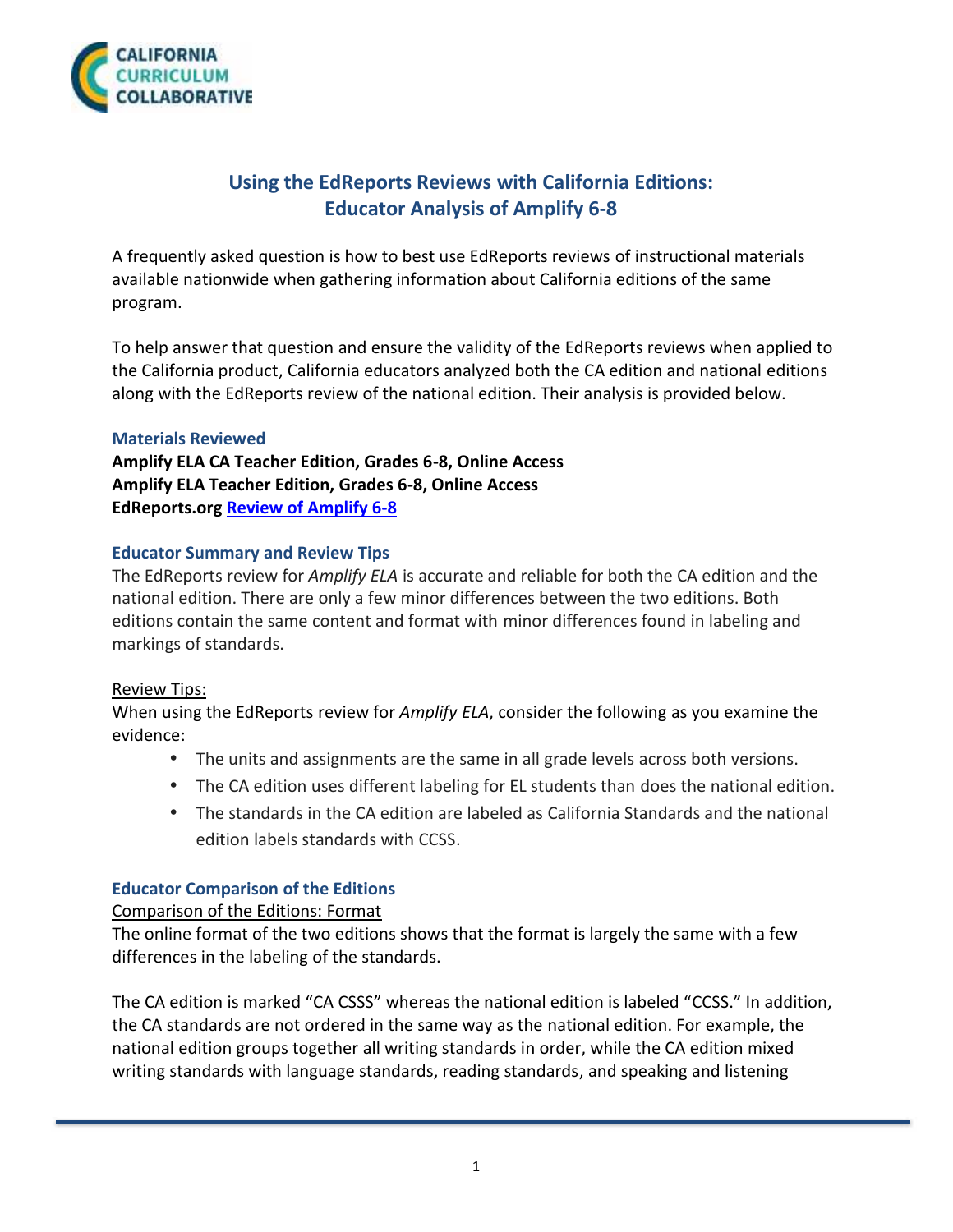

standards. The standards in the CA edition do not follow a consistent pattern in how they are presented. They are labeled in bold type, italics, or with an asterisk.

For example, 6th grade, Amplify ELA **CA edition**, Dahl unit, sub-unit 4, lesson 4, standards are listed as follows:

CA CCSS.ELA-Literacy.W.6.1c CA CCSS.ELA-Literacy.W.6.6 CA CCSS.ELA-Literacy.L.6.2 CA CCSS.ELA-Literacy.W.6.1d (note: out of order from the writing standards and numbered) CA CCSS.ELA-Literacy.L.6.1

In the Amplify ELA **national version**, these same standards are presented in this order:

CCSS.ELA-Literacy.W.6.1.C CCSS.ELA-Literacy.W.6.1.D CCSS.ELA-Literacy.W.6.6 (Writing is grouped together) CCSS.ELA-Literacy.L.6.1 CCSS.ELA-Literacy.L.6.2 (Language is grouped together)

Examples of markings from 7th grade, Amplify ELA **CA edition**, Unit 2 Character & Conflict, sub unit 2, lesson 1:

CA CCSS.ELA-Literacy.RL.7.1

Cite several pieces of textual evidence to support analysis of what the text says explicitly as well as inferences drawn from the text.

CA CCSS.ELA-Literacy.RL.7.3

Analyze how particular elements of a story or drama interact (e.g., how setting shapes the characters or plot).

CA CCSS.ELA-Literacy.RL.7.10

By the end of the year, read and comprehend literature, including stories, dramas, and poems, in the grades 6–8 text complexity band proficiently, with scaffolding as needed at the high end of the range.

CA CCSS.ELA-Literacy.W.7.9

Draw evidence from literary or informational texts to support analysis, reflection, and research.

CA CCSS.ELA-Literacy.RL.7.4

Determine the meaning of words and phrases as they are used in a text, including figurative and connotative meanings; analyze the impact of rhymes and other repetitions of sounds (e.g., alliteration) on a specific verse or stanza of a poem or section of a story or drama. (See grade 7 Language standards 4–6 for additional expectations.)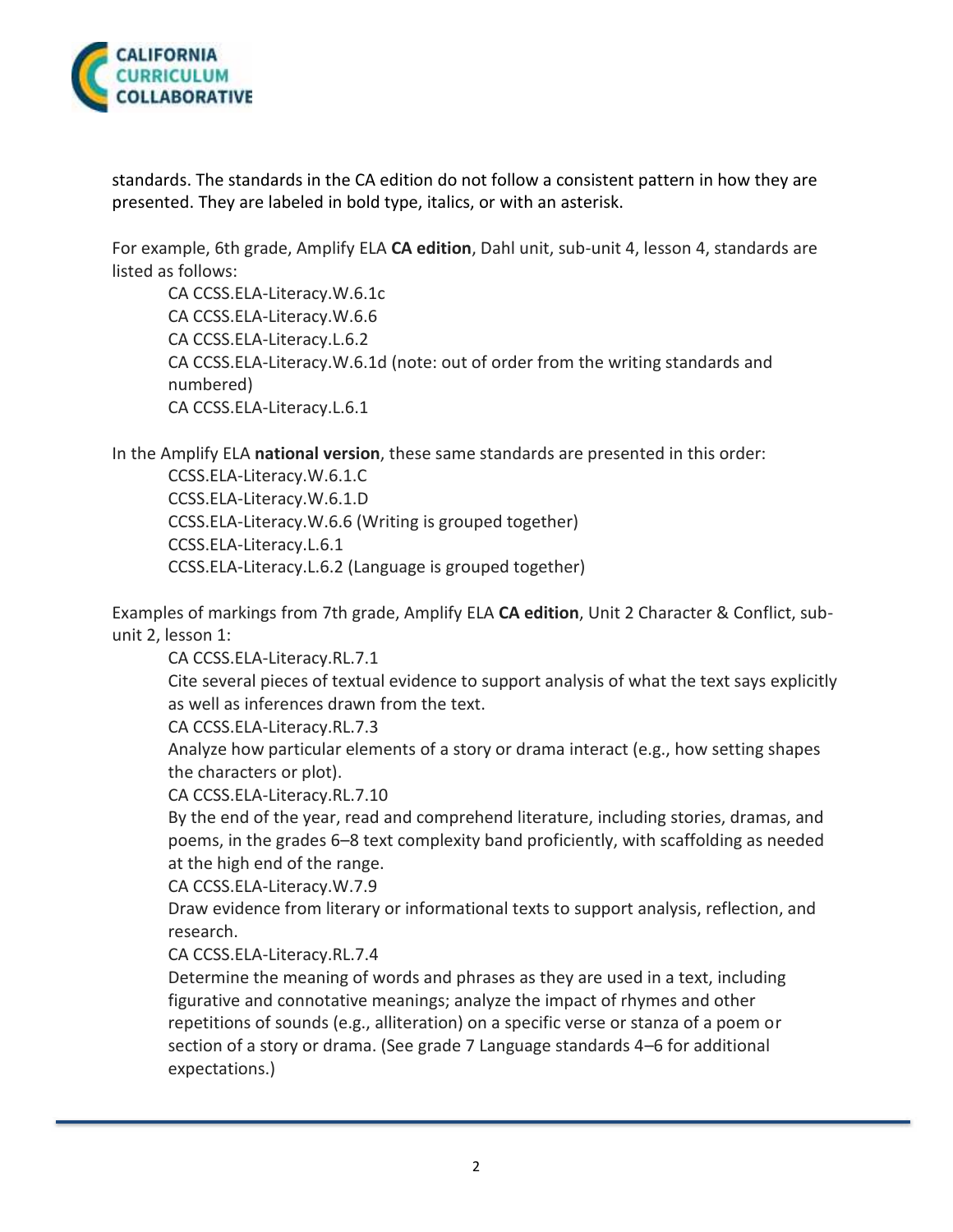

Compared to the 7th grade, Amplify ELA **national edition**, Unit 2 Character & Conflict, sub-unit 2, lesson 1:

CCSS.ELA-Literacy.RL.7.1

Cite several pieces of textual evidence to support analysis of what the text says explicitly as well as inferences drawn from the text.

CCSS.ELA-Literacy.RL.7.3 \*

Analyze how particular elements of a story or drama interact (e.g., how setting shapes the characters or plot).

\*CCSS.ELA-Literacy.RL.7.10

By the end of the year, read and comprehend literature, including stories, dramas, and poems, in the grades 6–8 text complexity band proficiently, with scaffolding as needed at the high end of the range.

\*CCSS.ELA-Literacy.W.7.9 \*

Draw evidence from literary or informational texts to support analysis, reflection, and research.

\*CCSS.ELA-Literacy.RL.7.4 \*

Determine the meaning of words and phrases as they are used in a text, including figurative and connotative meanings; analyze the impact of rhymes and other repetitions of sounds (e.g., alliteration) on a specific verse or stanza of a poem or section of a story or drama.

Another notable difference is the labeling of differentiation. In the CA edition, the differentiation labels follow CA standards, while the national labels are different. The activities remain the same.

# For Example:

In the 6th grade, Amplify ELA **CA edition**, Unit 2 "Tom and Sherlock," sub-unit 2, lesson 2, the activity is presented:

"Assign students to the level of support that matches their needs.

- Core: Students write about the things that Holmes finds suspicious and how the reader knows they are suspicious.
	- o ELL students at the Emerging Level: This alternate Writing Prompt provides step by-step instructions, guiding questions, and sentence starters to help students identify and explain what Holmes finds suspicious.
	- o ELL students at the Expanding Level: This alternate Writing Prompt provides step-by-step instructions and sentence starters to help students identify and explain what Holmes finds suspicious.